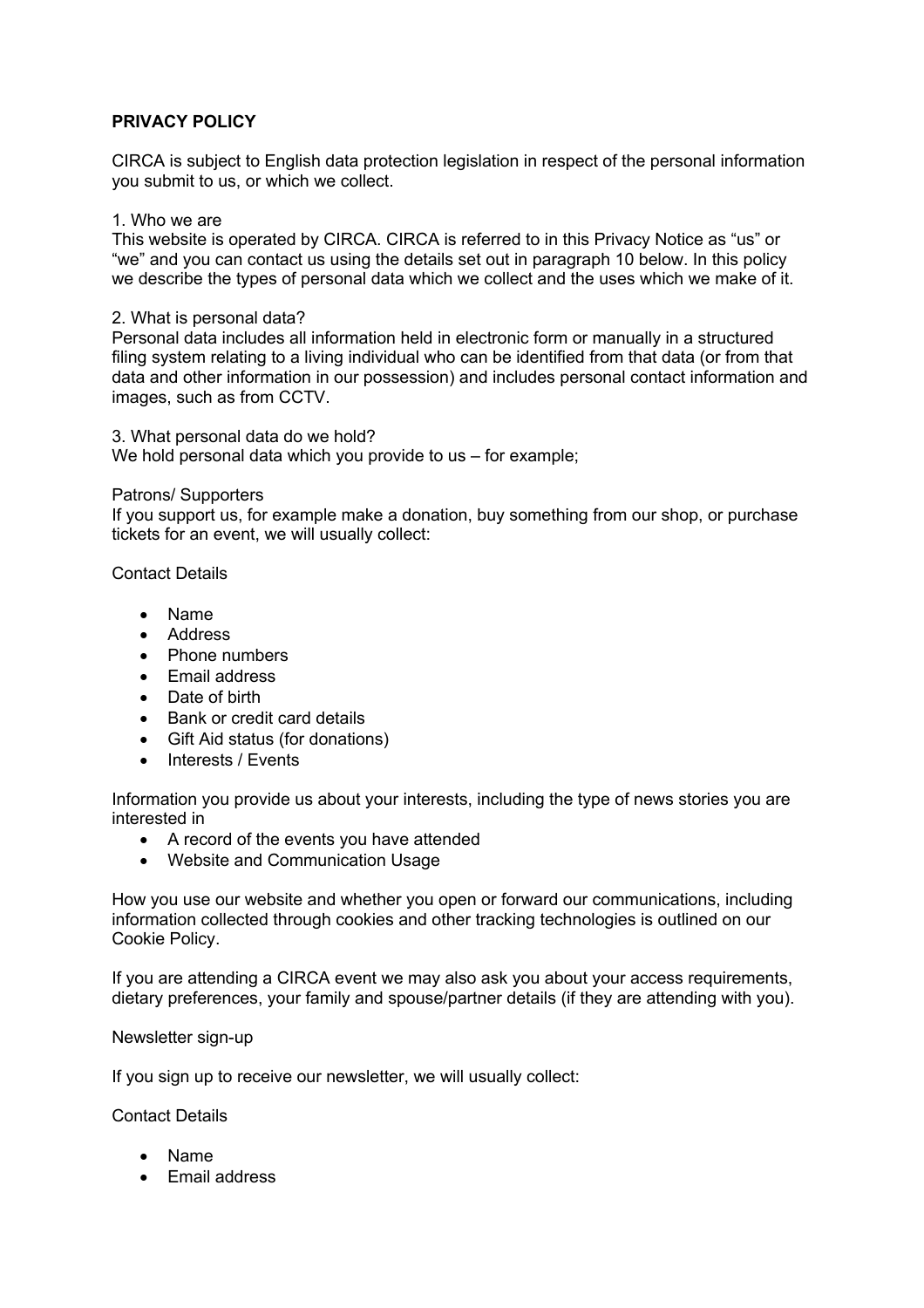- Interests / Events
- Information you provide us about your interests, including the type of news stories you are interested in.

Visits to our site

When visiting our site, we may automatically collect the following information:

Technical information, including:

- the Internet protocol (IP) address used to connect your computer to the Internet
- your login information
- browser type and version
- time zone setting
- browser plug-in types and versions
- operating system and platform
- information about your visit, including the full Uniform Resource Locators (URL) clickstream to, through and from our site (including date and time)
- products you viewed or searched for
- page response times
- download errors
- length of visits to certain pages
- page interaction information (such as scrolling, clicks, and mouse-overs), and methods used to browse away from the page and any phone number used to call our customer service number.

### **Cookies**

Our website uses cookies to distinguish you from other users of our website. This helps us to provide you with a good experience when you browse our website and also allows us to improve our site. For detailed information on the cookies we use and the purposes for which we use them see our Cookie policy.

In addition, we may collect the following personal data from other sources:

We may receive information about you if you use any of the other websites we operate or the other services we provide. We are also working closely with third parties including, for example, artists, sub-contractors in technical, payment and delivery services, advertising networks, analytics providers, search information providers and may receive information about you from them.

We may also combine information from other sources with the information you have provided us with the aim of understanding our audiences and delivering the highest quality experience of CIRCA.

The sort of information we obtain from these sources might include details of charities you may support and indicators of your leisure interests and financial status.

Where we use this data, we will always ensure that we are entitled to by reviewing the privacy notice of that third party to ensure that it informs people that their data may be passed to us.

4. Purposes for which personal data is used

We use your personal data for the following purposes: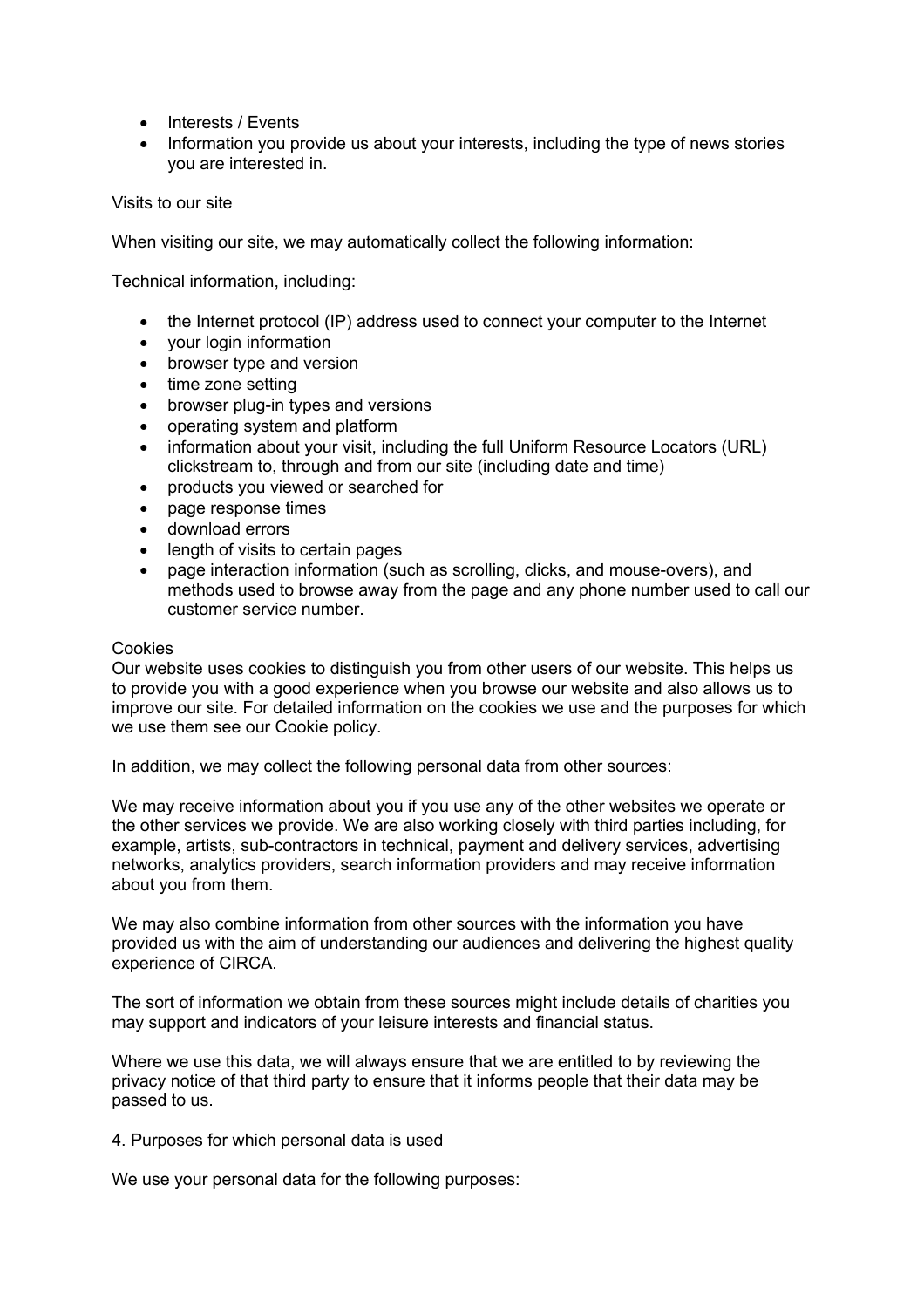- Ensure we know how you prefer to be contacted
- We use your personal information to provide you with the information, services, or products you ask for
- We may also use your personal information for other purposes which we specifically notify you about and, where appropriate, obtain your consent
- To ensure that you receive relevant and personalised communications, we will use your data to create an individual customer profile. This may include data you have provided, or which is generated by your use of CIRCA information, for example contact details, preferences, donor history, and online behaviour
- To allow you to participate in interactive features of our service, when you choose to do so
- To measure or understand the effectiveness of advertising we serve to you and others, and to deliver relevant advertising to you
- To make suggestions and recommendations to you and other users of our site about goods or services that may interest you or them.
- Building profiles and targeting communications
- We use profiling techniques to ensure communications are relevant and timely, and to provide an improved experience to our supporters and visitors. Profiling also allows us to target our resources effectively.

We do this because it allows us to understand the background of the people who support us and helps us to make appropriate requests to supporters. Importantly it enables us to provide you with communications that are better suited to you while raising more funds, sooner, and more cost-effectively, than we otherwise would.

When building a profile, we may analyse geographic, demographic and other information relating to you in order to better understand your interests and preferences in order to contact you with the most relevant communications. In doing this, we may use additional information from third party sources when it is available. Such information is compiled using publicly available data about you, for example Companies House, listed Directorships or typical earnings in a given area. All this type of profiling is done under our internal processes and procedures that ensure we have the correct permissions to do so.

We may also use this information to help us determine whether and in what ways you might be interested in getting involved in our other fundraising activities.

5. Legitimate interests for the use of your data

We use your personal data, as permitted by the General Data Protection Regulation, where necessary for the following legitimate business interests:

- Supporter care to respond to enquiries
- To carry out our obligations arising from any contracts entered into between you and us
- We may use your personal information to claim Gift Aid on any eligible donations
- We use your information to keep a record of your relationship with us and for internal administrative purposes (such as our accounting and records), and to let you know about changes to our services or policies
- We use your personal information to investigate and respond to, complaints, legal claims or other issues
- To administer our site and for internal operations, including troubleshooting, data analysis, testing, research, statistical and survey purposes
- To improve our site to ensure that content is presented in the most effective manner for you and for your computer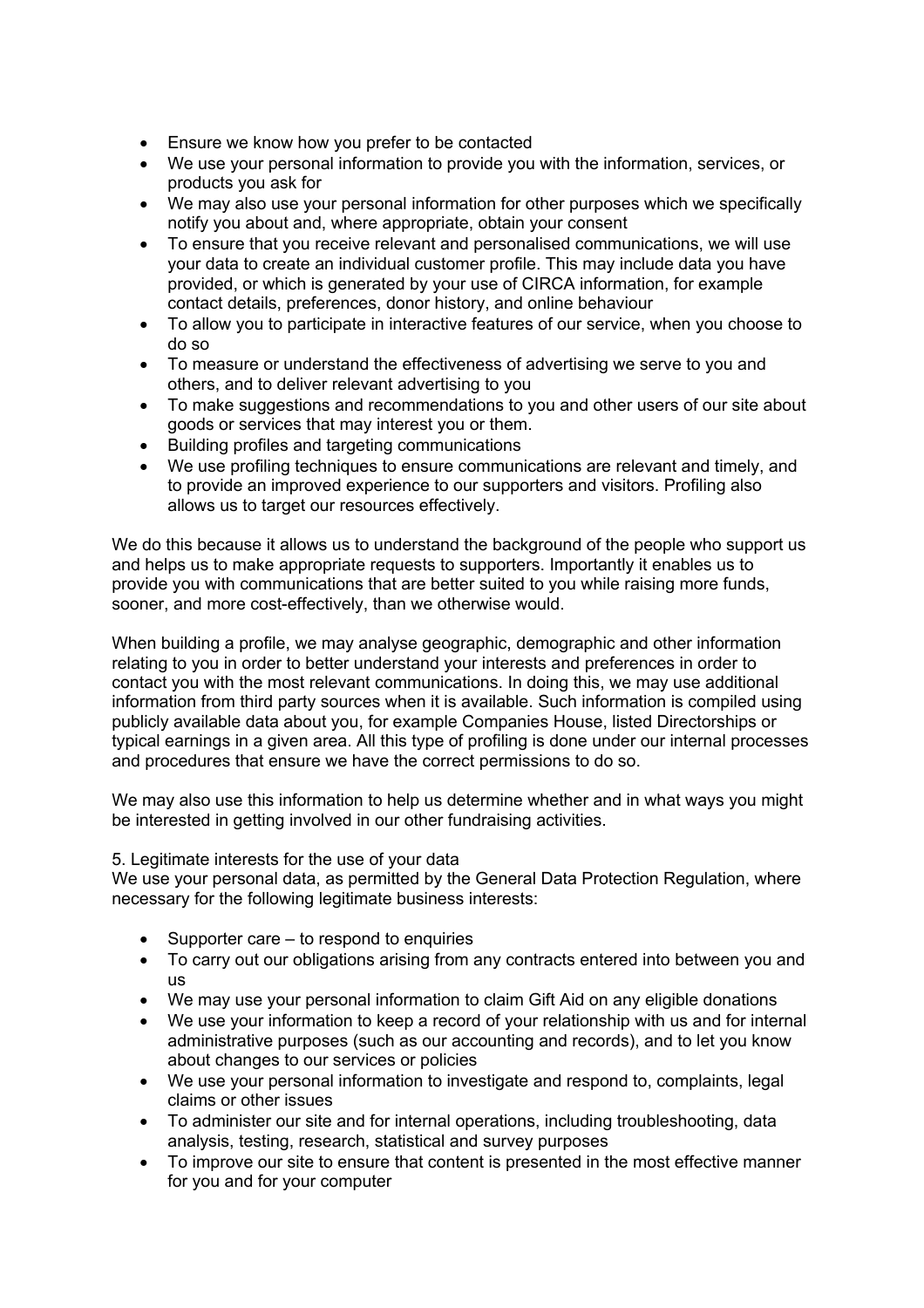• As part of our efforts to keep our site safe and secure.

# 6. Disclosure of personal data to third-parties

We will not sell your details to any third parties, but we may sometimes share your information with our trusted service providers who are authorised to act on our behalf, our trading companies, and associated organisations who work on our behalf, or whom we work with in partnership.

Our service providers are sometimes based outside of the European Economic Area (EEA), in these instances we will work to make sure their operations are in accordance with GDPR.

The selected third parties include:

Business partners, suppliers and sub-contractors for the performance of any contract we enter into with you.

Advertisers and advertising networks that require the data to select and serve relevant adverts to you and others. We do not disclose information about identifiable individuals to our advertisers, but we may provide them with aggregate information about our users (for example, we may inform them that 500 men aged under 30 have clicked on their advertisement on any given day). We may also use such aggregate information to help advertisers reach the kind of audience they want to target (for example, women in W1). We may make use of the personal data we have collected from you to enable us to comply with our advertisers' wishes by displaying their advertisement to that target audience.

Analytics and search engine providers that assist us in the improvement and optimisation of our site.

If we are under a duty to disclose or share your personal data in order to comply with any legal obligation, or in order to enforce or apply our terms of use and other agreements; or to protect the rights, property, or safety of CIRCA, our customers, or others. This includes exchanging information with other companies and organisations for the purposes of fraud protection and credit risk reduction.

### Other artistic organisations and venues

We work with other trusted artistic organisations and venues to share our work with the widest possible audience at different locations. For certain events, registration may be run through their website. In these instances, you are subject to their Privacy Policy, Cookies and Terms & Conditions.

### 7. Retention of personal data

We will only retain your personal data for as long as necessary to fulfil the purposes we collected it for, including for the purposes of satisfying any legal, accounting, or reporting requirements. Accordingly, except in respect of provenance data, we use the following criteria to determine the period for which we retain your personal data:

- the period for which the personal information is required for the applicable purposes set out in this Privacy Policy; or
- any statutory limitation period relevant to the personal information; or
- any statutory or regulatory retention period applicable to the personal information.

### 8. Access and control of personal data

In certain circumstances, you have the following rights under data protection laws: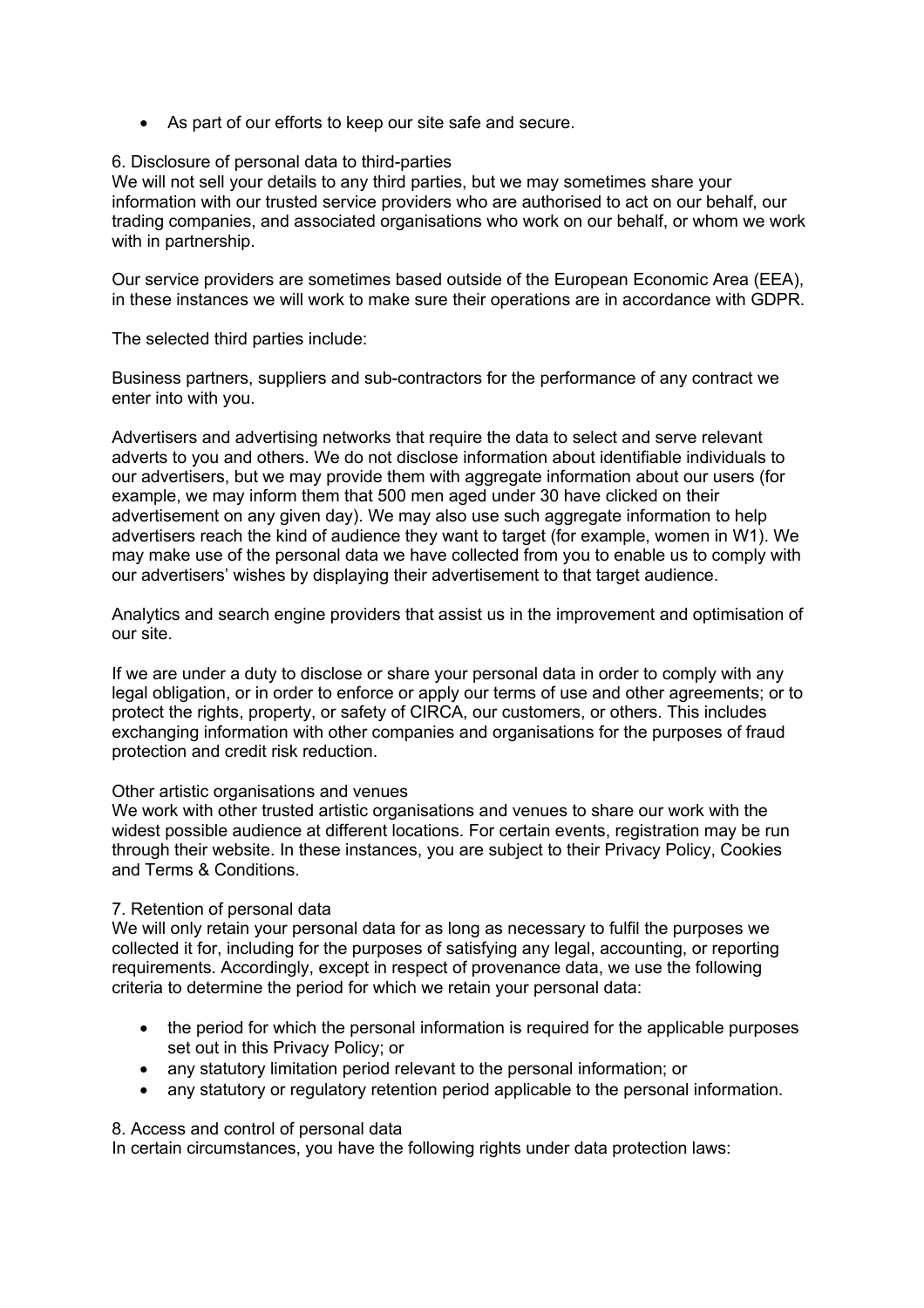- access to your personal data;
- rectification of your its personal data;
- restricting the use of your personal data:
- erasure of your personal data; and/or
- objecting to the processing of your personal data.

The circumstances in which you may take any of the above actions are set out in the General Data Protection Regulation.

You also have the right to lodge a complaint with a supervisory authority and, where we request your consent to process your personal data, to withdraw consent at any time by contacting us using the details set out in section 10 below.

9. How do we keep your personal information safe? We ensure that there are appropriate technical controls in place to protect your personal details. For example, our online forms are encrypted and our network is protected and routinely monitored.

We undertake regular reviews of who has access to information that we hold to ensure your information is only accessible by appropriately trained staff on a 'need to know' basis and for the communicated purposes only.

Although data transmission over the Internet or website cannot be guaranteed to be secure, we and our business partners work hard to maintain physical, electronic and procedural safeguards to protect your information in accordance with applicable data protection requirements.

The data that we collect from you may be transferred to, and stored at, a destination outside the European Economic Area ("EEA"). It may also be processed by staff operating outside the EEA who work for us or for one of our suppliers. Such staff maybe engaged in, among other things, the fulfilment of your order, the processing of your payment details and the provision of support services. By submitting your personal data, you agree to this transfer, storing or processing. We will take all steps reasonably necessary to ensure that your data is treated securely and in accordance with this Privacy Policy.

All information you provide to us is stored on our secure servers. Any payment transactions will be encrypted (using SSL technology). Where we have given you (or where you have chosen) a password which enables you to access certain parts of our site, you are responsible for keeping this password confidential. We ask you not to share a password with anyone.

### Secure shopping

The payment card information you supply to us for any online transaction is used solely for the purpose of processing that transaction.

We have partnered with Shopify, a leading payment gateway to accept credit cards and electronic check payments safely and securely for our customers. Shopify manages the complex routing of sensitive customer information through credit card processing networks.

The company adheres to strict industry standards for payment processing, including:

128-bit Secure Sockets Layer (SSL) technology for secure Internet Protocol (IP) transactions Industry leading encryption hardware and software methods and security protocols to protect customer information